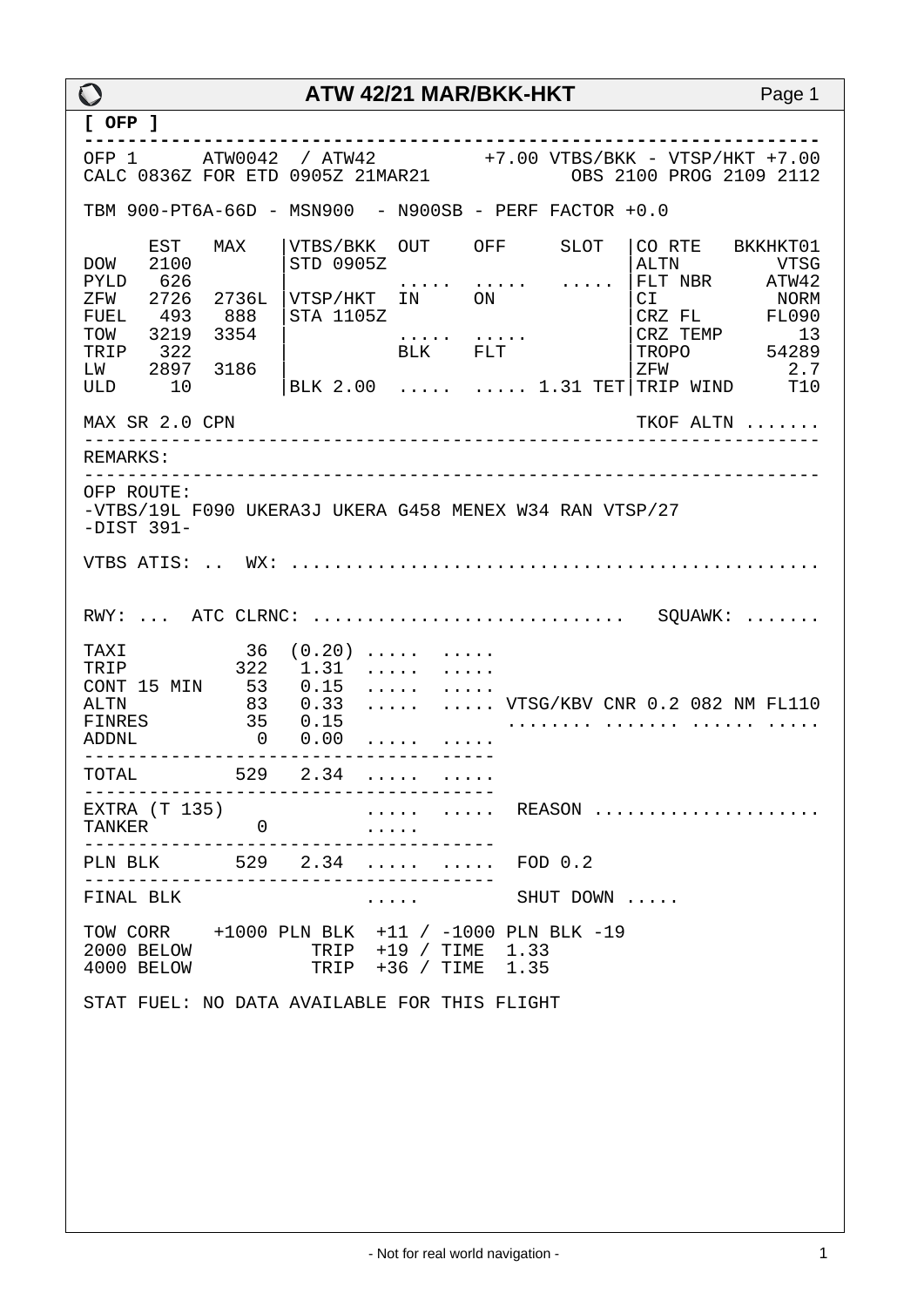| I CERTIFY THAT I HAVE COMPLIED WITH THE RELEVANT SECTIONS OF THE<br>OPERATIONS MANUAL, OM-A 8.1.2, OM-A 8.1.7 AND OM-C 12. |                    |  |                  |     |     |    |                  |                                                                 |            |
|----------------------------------------------------------------------------------------------------------------------------|--------------------|--|------------------|-----|-----|----|------------------|-----------------------------------------------------------------|------------|
| CAPT NAME:  SIGNATURE:                                                                                                     |                    |  |                  |     |     |    |                  |                                                                 |            |
| PREPARED BY A. O. S. (+1 800 555 0199)                                                                                     |                    |  |                  |     |     |    |                  |                                                                 |            |
|                                                                                                                            |                    |  |                  |     |     |    |                  | RVSM: ALT SYS LEFT:  STBY:  RIGHT:                              |            |
|                                                                                                                            |                    |  |                  |     |     |    |                  |                                                                 | CNR 118    |
| POSN FREQ DTG MN                                                                                                           |                    |  |                  |     |     |    |                  | AWY MORA MTDIST IAS FL SAT GSTAS ZT EET<br>WIND ETO/RTO/ATO FOB | MFR        |
| VTBS/19L                                                                                                                   |                    |  |                  |     |     |    |                  |                                                                 | 440        |
| UKERA3J 20 188 5<br>LOUIS                                                                                                  |                    |  | 386              |     | CLB |    | 193<br>21 070/06 | 1 0.01 434                                                      |            |
|                                                                                                                            |                    |  |                  |     |     |    |                  | . / /                                                           |            |
| UKERA3J 20 221 6<br><b>BS907</b>                                                                                           |                    |  | 380              |     |     |    | 208<br>15 056/12 | 2 0.03 426                                                      |            |
|                                                                                                                            |                    |  |                  |     |     |    |                  | . / /                                                           |            |
| UKERA3J 240 8<br>T O C                                                                                                     |                    |  |                  | 372 |     |    | 090 13 066/10    | 210 3 0.06 416                                                  |            |
|                                                                                                                            |                    |  |                  |     |     |    |                  | . / /                                                           |            |
| UKERA3J 20 239 3<br><b>BS908</b>                                                                                           |                    |  | 369              |     |     |    | 13 066/10        | 280 0 0.06 414                                                  |            |
|                                                                                                                            |                    |  |                  |     |     |    |                  | $\ldots/\ldots/\ldots$                                          |            |
| UKERA3J 20 240 21<br>SALMA                                                                                                 |                    |  | 348              |     |     |    | 278<br>13 053/08 | 5  0.11  397                                                    |            |
|                                                                                                                            |                    |  |                  |     |     |    |                  | $\ldots/\ldots/\ldots$                                          | $\cdots$   |
| UKERA3J 20 181 15<br>SABIS                                                                                                 |                    |  | 333              |     |     |    | 275<br>13 053/08 | 3 0.14 385                                                      |            |
|                                                                                                                            |                    |  |                  |     |     |    |                  | $\ldots/\ldots/\ldots$                                          | .          |
| UKERA3J<br>UKERA                                                                                                           |                    |  | 33 191 59<br>274 |     |     | 13 | 277<br>055/10    | 13 0.27 338                                                     |            |
|                                                                                                                            |                    |  |                  |     |     |    |                  | $\ldots/\ldots/\ldots$                                          | $\ddots$ . |
| G458<br>MENEX                                                                                                              |                    |  | 20 196 56<br>218 |     |     | 13 | 277<br>066/12    | 12 0.39 294                                                     |            |
|                                                                                                                            |                    |  |                  |     |     |    |                  | $\ldots/\ldots/\ldots$                                          | $\ldots$ . |
| W34<br><b>CPN</b>                                                                                                          | 27 223 35<br>110.0 |  | 183              |     |     | 13 | 285<br>072/17    | 7 0.46 267                                                      |            |
| <b>CHUMPHON</b>                                                                                                            |                    |  |                  |     |     |    |                  | $\ldots / \ldots / \ldots$                                      |            |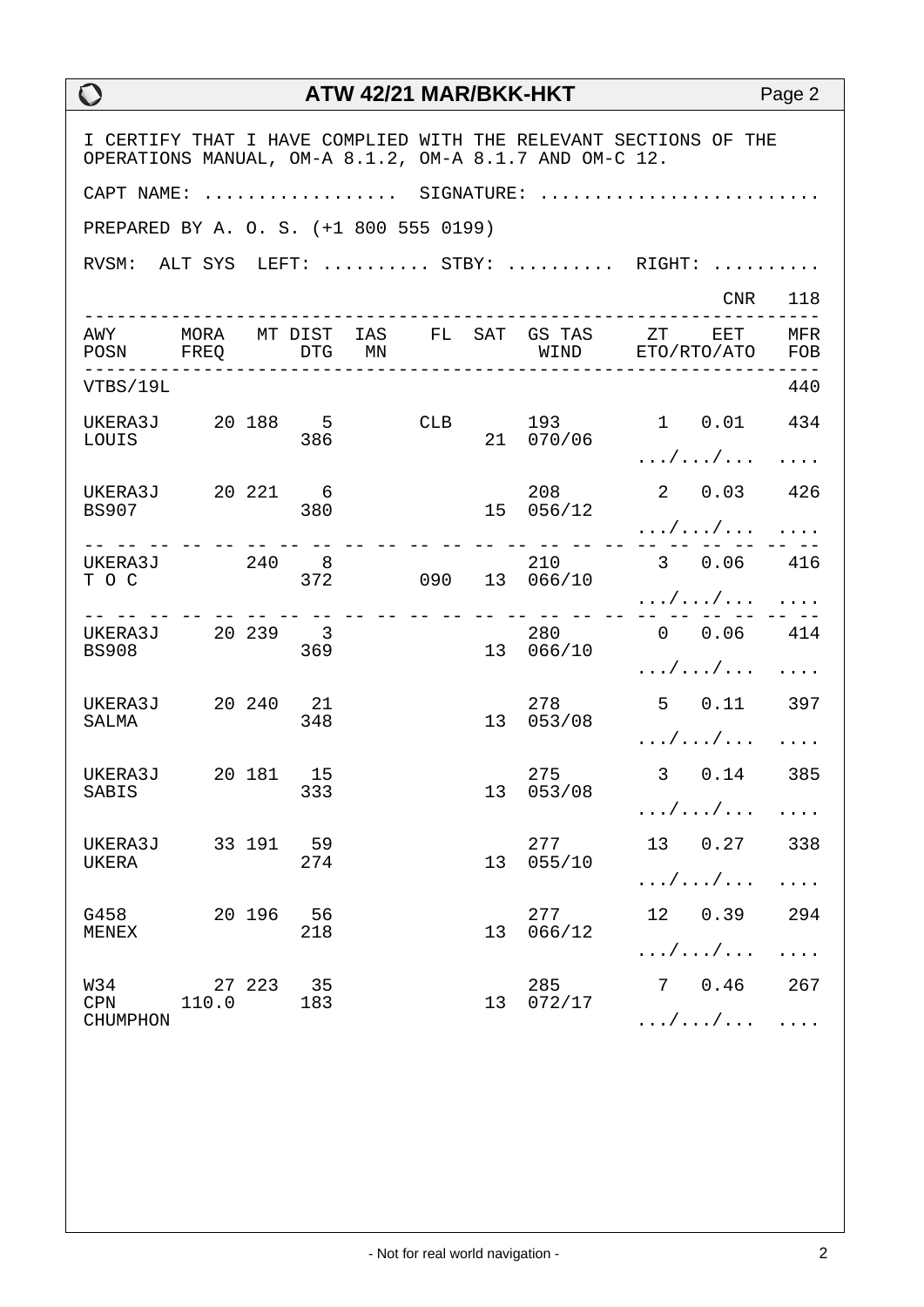|                                    |              |        |                    |           |            |     | ATW 42/21 MAR/BKK-HKT |    |                    | Page 3            |
|------------------------------------|--------------|--------|--------------------|-----------|------------|-----|-----------------------|----|--------------------|-------------------|
| AWY<br>POSN                        | MORA<br>FREO | МT     | DIST<br><b>DTG</b> | IAS<br>ΜN | FL         | SAT | GS TAS<br>WIND        | ΖT | EET<br>ETO/RTO/ATO | <b>MFR</b><br>FOB |
| W34<br><b>RAN</b><br><b>RANONG</b> | 113.4        | 54 220 | 73<br>110          |           |            | 13  | 284<br>075/18         | 16 | 1.02<br>. / /      | 211               |
| <b>DCT</b><br>T O D                |              | 190    | 89<br>21           |           | 090        | 12  | 279<br>077/26         | 19 | 1.21<br>. / /      | 141               |
| <b>DCT</b><br>VTSP/27              |              | 33 190 | 0<br>0             |           | <b>DSC</b> |     |                       | 10 | 1.31               | 118               |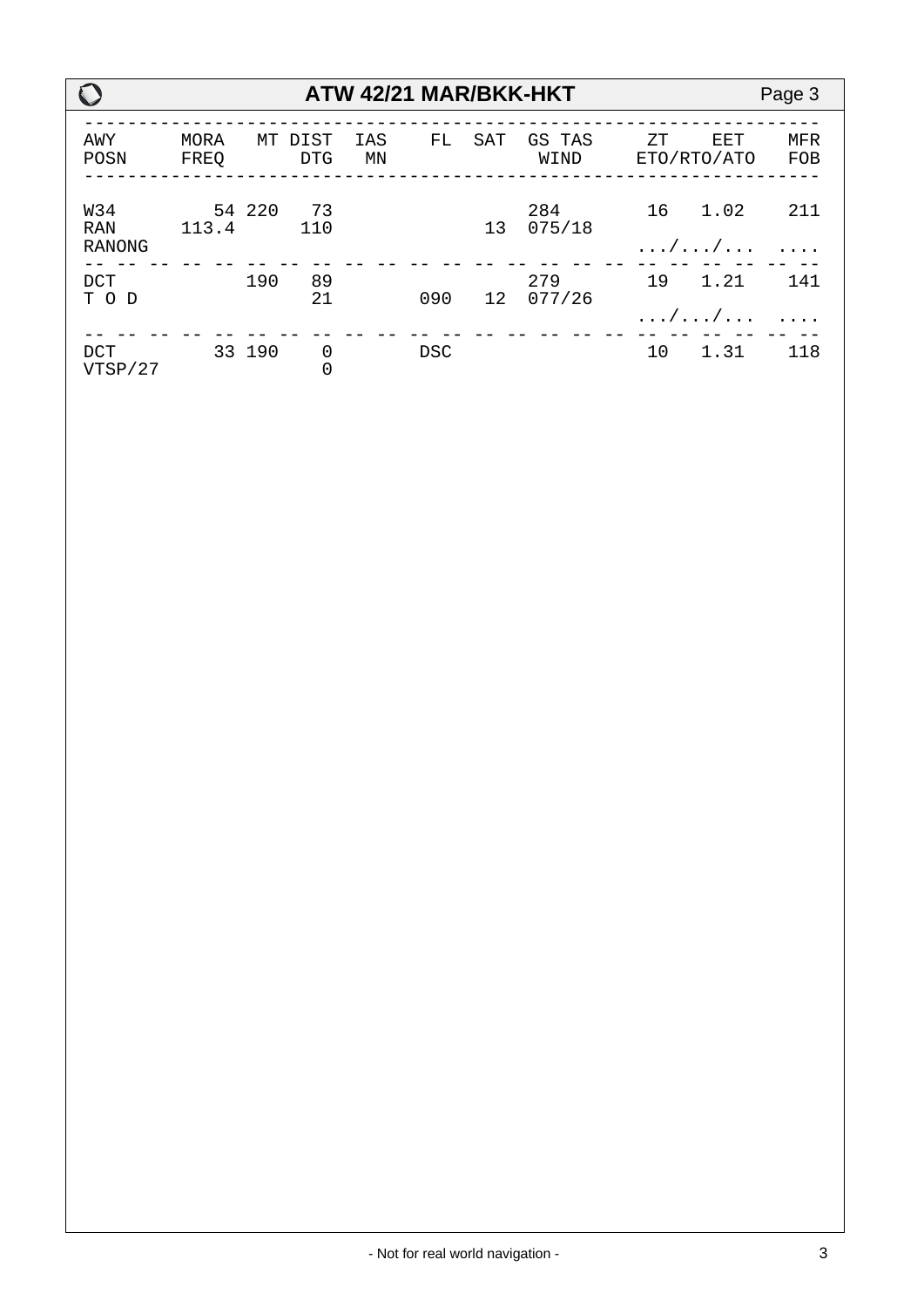### **ATW 42/21 MAR/BKK-HKT** Page 4 -------------------------------------------------------------------- CNR 118 VTSP ATIS: .. RWY: .. .. .. WX: ................................................................ ASC DEP APPCH MINIMA WEATHER TWC XWC  $9999/99999 - 9.8 +1.7$ DEST<br>VTSP/HKT/27 ILS  $\frac{1}{2}$  9999/9999 -7.9 +1.4 DEST ALTN<br>VTSG/KBV/32 ILS  $\frac{1}{10}$  9999/9999 +1.0 +5.9 ALTN MORA DIST LVL WC TIME DIFF FUEL DIFF C1 VTSG/KBV/32 58 82 110 H019 0.33 83 DCT SP201 DCT RIZZO DCT KBI DCT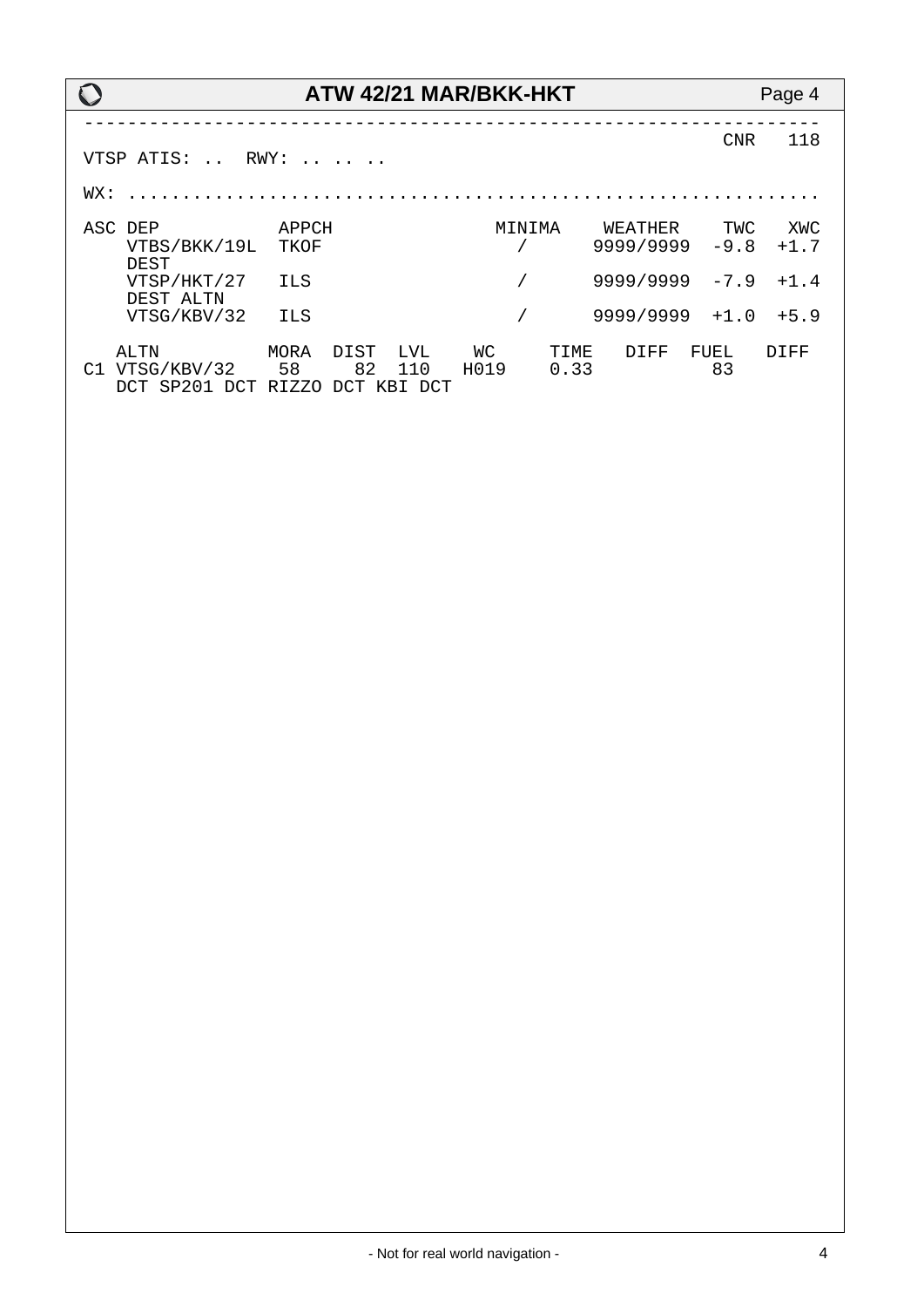| $\bf{O}$                                                                                                                    | ATW 42/21 MAR/BKK-HKT                                                                                                                                                                  |                                                                                                                          | Page 5 |
|-----------------------------------------------------------------------------------------------------------------------------|----------------------------------------------------------------------------------------------------------------------------------------------------------------------------------------|--------------------------------------------------------------------------------------------------------------------------|--------|
| <b>CLIMB</b><br>+11 045/015/FL100<br>+02 013/006/FL150<br>$-09$ 131/008/FL200<br>$-34$ 316/003/FL310<br>$-44$ 317/011/FL350 | <b>BS908</b><br>SR 1.0<br>N1325.6<br>E10030.4<br>+10 051/008/FL110 +09 041/009/FL110<br>+13 066/010/FL090<br>+17 068/011/FL070<br>+21 085/010/FL050                                    | SALMA<br>SR 1.4<br>N1314.5<br>E10011.5<br>+13 053/008/FL090<br>+18 073/005/FL070<br>+22 097/004/FL050                    |        |
| SABIS<br>SR 1.4<br>N1260.0<br>E10011.4<br>+18 073/005/FL070<br>$+22$ 096/004/FL050                                          | UKERA<br>SR 0.9<br>N1202.1<br>E10001.2<br>$+09$ 040/009/FL110 $+09$ 049/011/FL110 $+09$ 059/013/FL110<br>+13 053/008/FL090 +13 054/010/FL090<br>+18 065/009/FL070<br>+22 079/007/FL050 | MENEX<br>SR 0.9<br>N1108.5<br>E09945.7<br>+13 065/012/FL090<br>+17 074/012/FL070<br>+21 070/009/FL050                    |        |
| <b>CPN</b><br>SR 2.0<br>N1042.7<br>E09921.9<br>+21 083/006/FL050                                                            | <b>RAN</b><br>SR 1.3<br>N0946.7<br>E09835.0<br>+09 074/019/FL110 +09 077/020/FL110<br>+13 072/018/FL090 +13 075/018/FL090<br>+16 077/011/FL070 +17 075/015/FL070<br>+21 080/010/FL050  | DESCENT<br>$-54$ 192/017/FL390<br>$-44$ 176/008/FL350<br>$-33$ 110/005/FL310<br>$-08$ 110/024/FL200<br>+11 078/026/FL100 |        |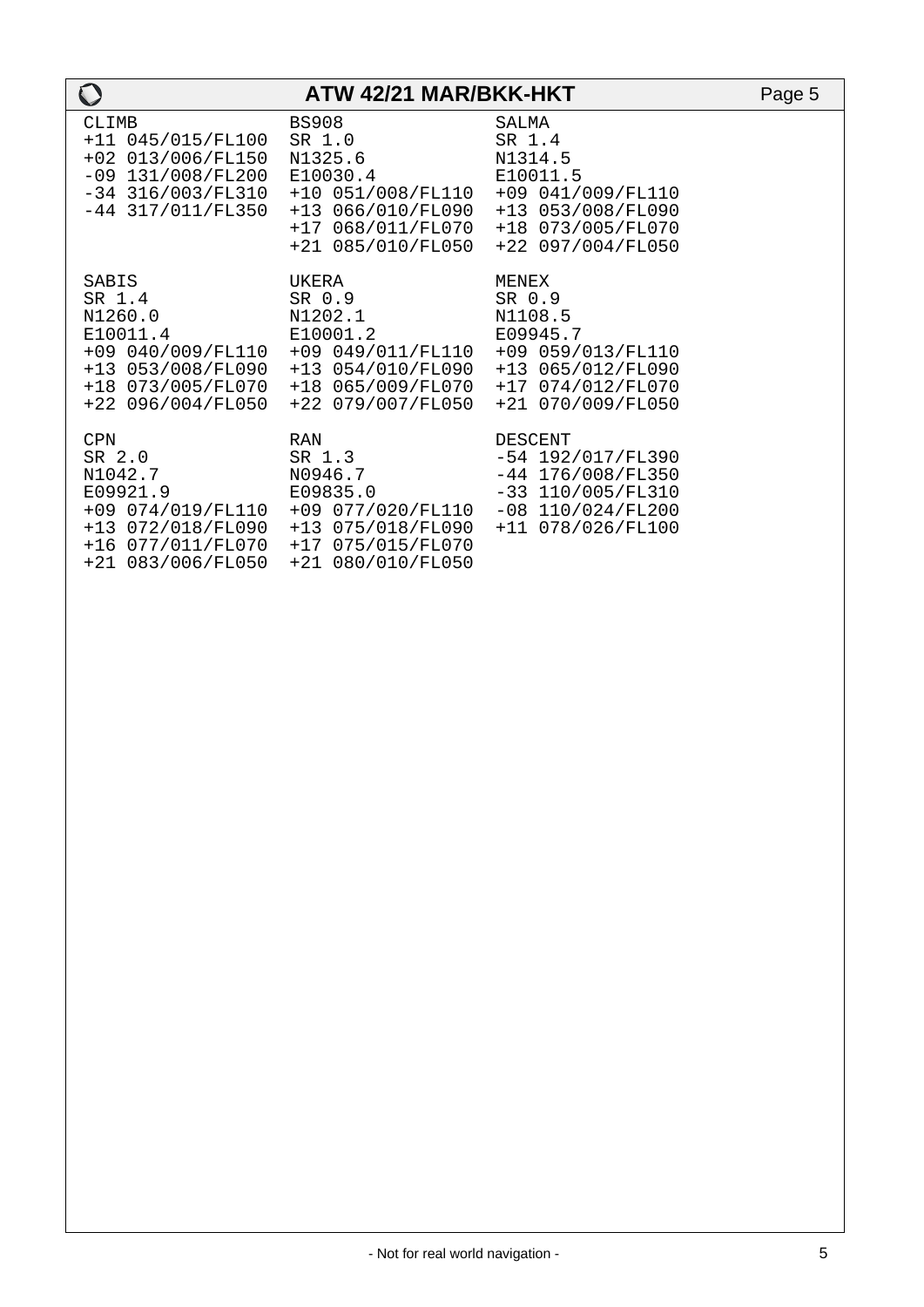**[ ATC Flight Plan ]**

**--------------------------------------------------------------------** FF EUCHZMFP EUCBZMFP 210836 EGGWEZSB (FPL-ATW42-IS -TBM9/L-SDFGRWY/S -VTBS0905 -N0270F090 UKERA3J UKERA G458 MENEX W34 RAN -VTSP0131 VTSG -PBN/D2 DOF/210321 REG/N900SB OPR/ATW PER/B RVR/075 RMK/TCAS)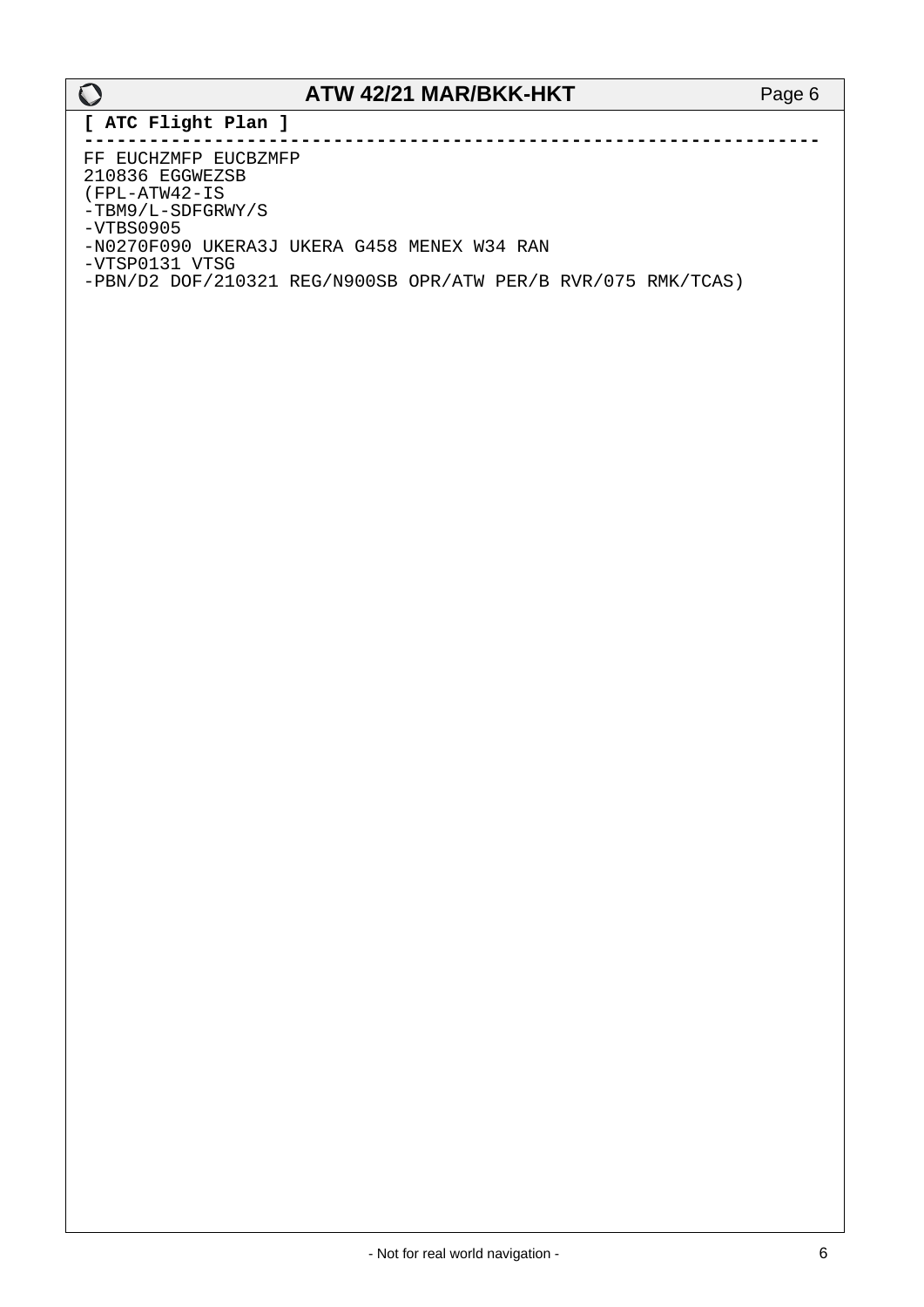| $\bigcirc$                                               | ATW 42/21 MAR/BKK-HKT                                                                                                                                                                                                  | Page 7 |
|----------------------------------------------------------|------------------------------------------------------------------------------------------------------------------------------------------------------------------------------------------------------------------------|--------|
| [ Airport WX List ]                                      |                                                                                                                                                                                                                        |        |
| LIDO/WEATHER SERVICE                                     | VTBS --> VTSP ATW 42 / 21Mar2021<br>DATE : 21Mar2021 TIME : 08:36 UTC                                                                                                                                                  |        |
| AIRMETS:<br>No Wx data available                         |                                                                                                                                                                                                                        |        |
| SIGMETs:<br>No Wx data available                         |                                                                                                                                                                                                                        |        |
| Tropical Cyclone SIGMETs:<br>No Wx data available        |                                                                                                                                                                                                                        |        |
| Volcanic Ash SIGMETs:<br>No Wx data available            |                                                                                                                                                                                                                        |        |
| DESTINATION AIRPORT:<br>VTSP/HKT PHUKET INTL             | SA 210800 28008KT 240V310 9999 FEW020 32/24 Q1005 NOSIG<br>FT 210500 2106/2212 30008KT 9999 FEW020<br>BECMG 2114/2116 00000KT<br>BECMG 2200/2202 10006KT<br>BECMG 2206/2208 30006KT                                    |        |
| DESTINATION ALTERNATE:<br>VTSG/KBV KRABI<br>FT<br>210500 | SA 210800 06006KT 360V140 9999 SCT020 36/21 Q1005 NOSIG<br>2106/2206 20006KT 9999 FEW020<br>BECMG 2114/2116 00000KT<br>BECMG 2200/2202 06006KT                                                                         |        |
| DEPARTURE AIRPORT:<br>210800<br>SA<br>FT<br>210500       | VTBS/BKK SUVARNABHUMI INTL<br>18010KT 150V210 9000 FEW020 34/23 01005 NOSIG<br>2106/2212 20010KT 9999 FEW020<br>TEMPO 2122/2202 VRB15KT 3000 TSRA FEW018CB SCT030<br>TEMPO 2208/2212 VRB15KT 3000 TSRA FEW018CB SCT030 |        |
| AIRPORTLIST ENDED                                        |                                                                                                                                                                                                                        |        |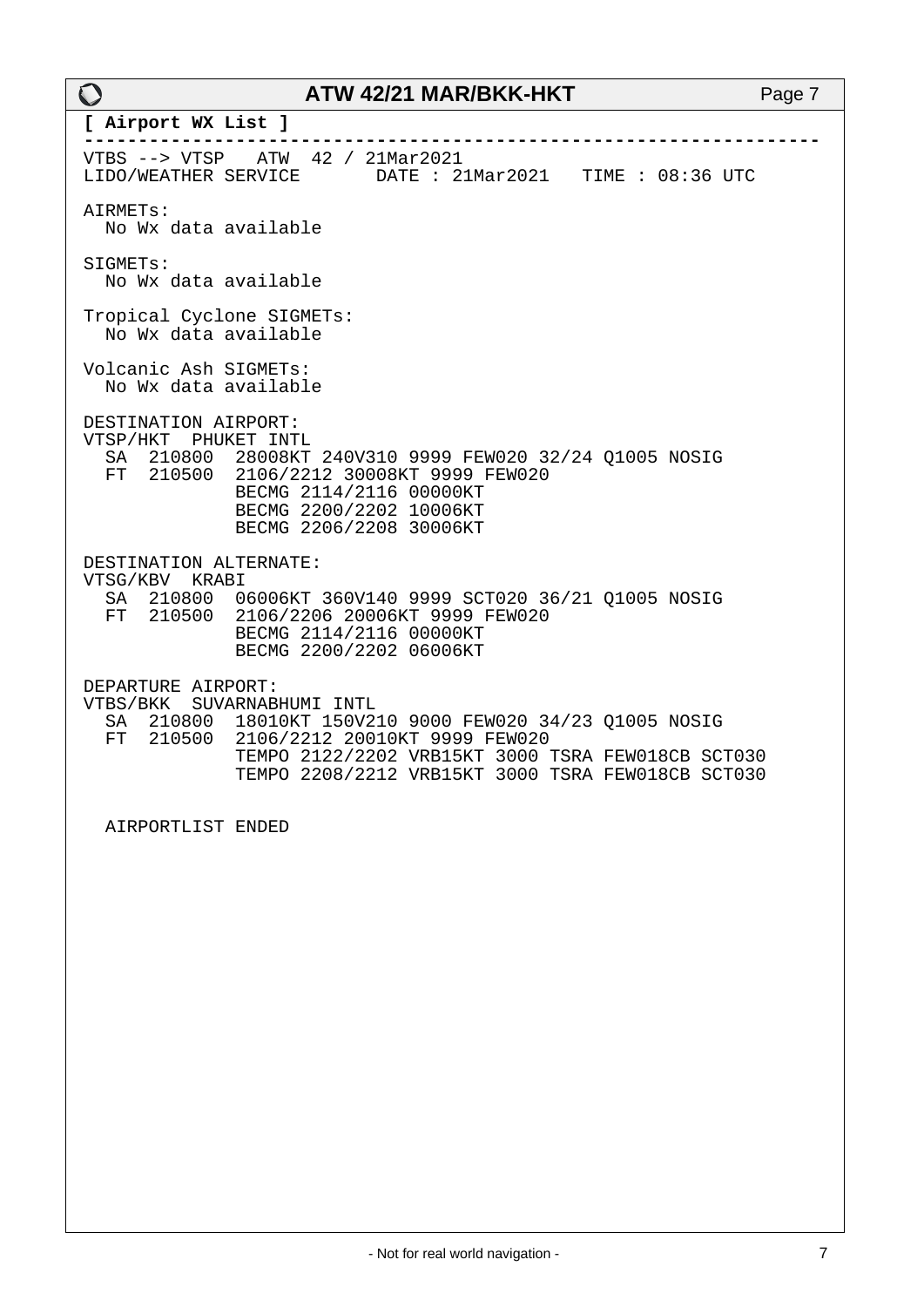#### **[ NOTAM ]**

**--------------------------------------------------------------------** LIDO-NOTAM-BULLETIN INCLUDES NOTAM, COMP NOTAM AND AIP-REGULATION **VALID: 2103210905 - 2103211437** STD(EOBT)+TRIP+ALTN+3HRS ATW 42 /21MAR OFP-NR: 1<br>ROUTE: VTBS - VTSP ALTN ROUTE: VTBS - VTSP ALTN: VTSG N0270F090 UKERA3J UKERA G458 MENEX W34 RAN ================================= DEPARTURE AIRPORT - DETAILED INFO ================================= VTBS/BKK SUVARNABHUMI INTL ------------------------------ +++++++++++++++++++++++++++++ AIRPORT ++++++++++++++++++++++++++++++ A0521/21 **TWY CLSD** FOR TEMPO ACFT PARKING DETAIL AS FLW: -TWY C BTN TXL T1 AND TXL T2 -TWY C1 -TXL T1 BEHIND ACFT STAND NR 130 A0515/21 COVID-19 : IMPLEMENTATION OF CONTINGENCY ARRANGEMENTS TO REDUCE THE RISKS OF THE SPREAD OF COVID-19 TEMPORARY AIS BRIEFING OFFICE AND ATS REPORTING OFFICE OF VTBS-BANGKOK/SUVARNABHUMI INTERNATIONAL AIRPORT MOVE TO VTBD-BANGKOK/DON MUEANG INTERNATIONAL AIRPORT AS FLW LOCATION: 2ND FLOOR CENTRAL BLOCK BUILDING, DON MUEANG INTERNATIONAL AIRPORT AIS BRIEFING OFFICE : H24 TEL : +662-1313901, FAX : +662-1313904, AFTN : VTBSZPZX ARO : H24 TEL : +662-1313901, FAX : +662-1313904, AFTN : VTBSZPZX THIS SERVICE IS PROVIDED IN ACCORDANCE WITH THE PROVISION CONTAINED IN ICAO ANNEX15, ANNEX11 AND DOC4444 REF AIP VTBS AD2.3 A0503/21 TXL **CLSD** DUE TO **WIP** DETAIL AS FLW: -TXL T6 BEHIND ACFT STAND NR B2 B4 AND B6 -TXL T7 BEHIND ACFT STAND NR C1 C3 C5 201 AND 202 RMK/ ACFT STAND NR B2 B4 B6 C1 C3 C5 201 AND 202 **NOT AVBL** A0426/21 VISUAL DOCKING GUIDANCE SYSTEM (VDGS) **U/S** DUE TO MAINT AS FLW: ACFT STAND NR G5 ACFT STAND NR 101-113 ACFT STAND NR 115-116 ACFT STAND NR 301-308 ACFT STAND NR 506-525 RMK/ACFT HAVE TO FLW MARSHALLING SIGNALS STRICTLY A0229/21 OBST MOBILE CRANE MAX HGT 12M (39.37FT) AGL OR 13.70M (45.62FT) AMSL RADIUS 10M OPR WI AREA BOUNDED BY THE FLW POINT: 134128.18N1004459.97E-134128.18N1004500.85E-134126.02N1004500.88E- 134126.46N1004459.65E-134128.18N1004459.97E RMK/CRANES MARKED AND LGTD A0226/21 ACFT STAND NR D5 **CLSD** DUE TO **WIP**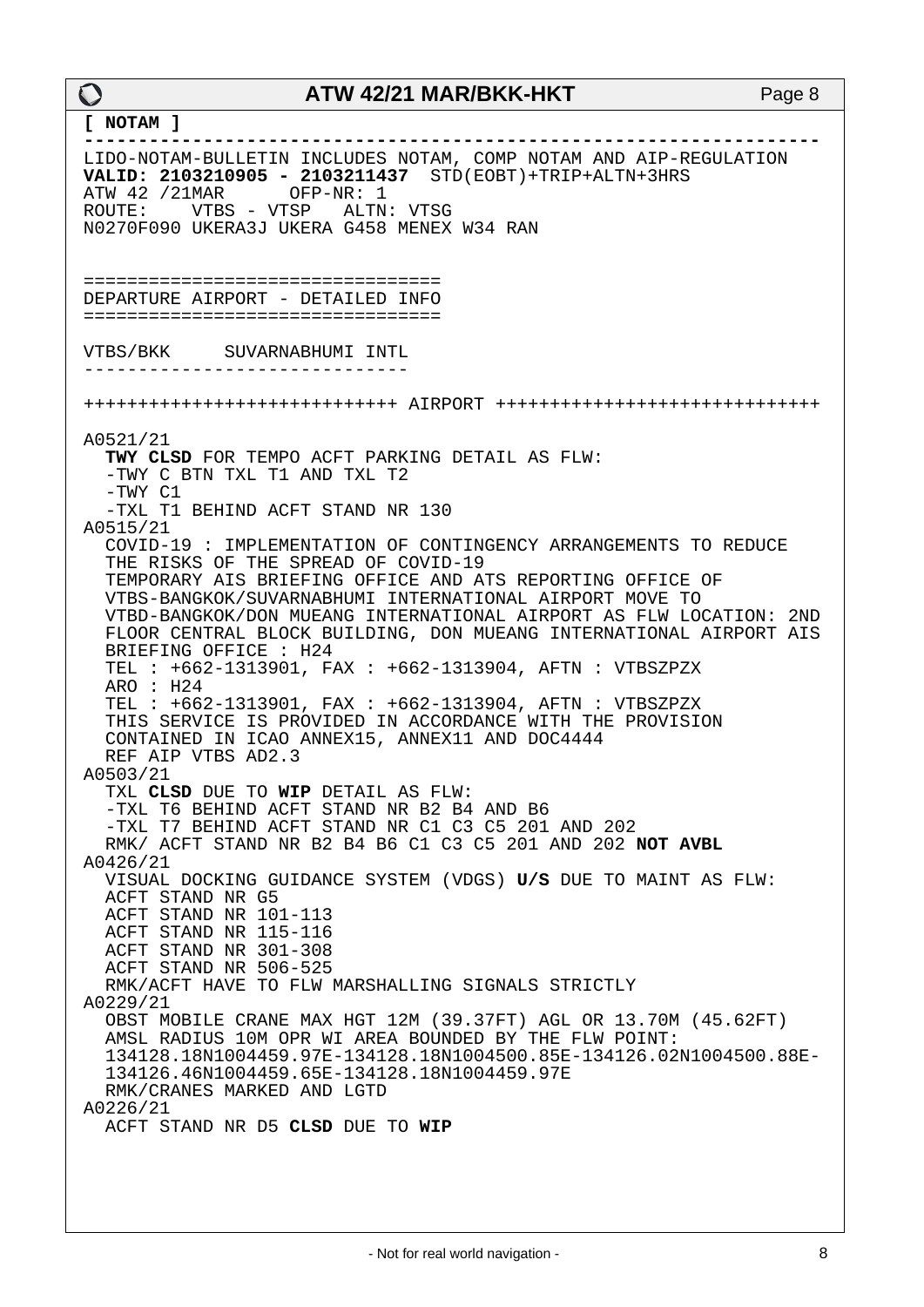A0152/21 LOCATION OF **VOR** CHECKPOINTS (DVOR/DME SVB: FREQUENCY 111.4 MHZ) ARE ESTABLISHED ON TRIAL BASIS DETAILS AS FLW: -AT **TWY B1** (RDL040/2.6NM) -AT **TWY B13** (RDL096/1.1NM) -AT **TWY E1** (RDL016/2.7NM) -AT **TWY E21** (RDL021/0.8NM A0039/21 LOCAL TRAFFIC REGULATIONS CHG AS FLW: 5.TAXI PROCEDURES ITEM 5.1, 5.3, 5.5 AND 5.8 THE STANDARD TAXI ROUTES FOR DEPARTING AND ARRIVING AIRCRAFT SHALL NOT BE PROVIDED DUE TO THE EXISTING OF CONSTRUCTION AREAS AND **TAXIWAY** CLOSURES. THE DETAILED TAXI INSTRUCTIONS AS DESCRIBES IN ITEM 5.2, 5.4, 5.6 AND 5.7 SHALL BE APPLICABLE REF AIP VTBS **AD** 2.20 A0038/21 SIMULTANEOUS PARALLEL DEPARTURES ARE IN OPERATIONAL TRIAL AT SUVARNABHUMI INTERNATIONAL AIRPORT. THE **RUNWAYS** SHALL BE USED AS FLW: 1. **RWY 19L** AND **RWY 01L** ARE USED MAINLY FOR DEPARTURES. 2. **RWY 19R** IS APPROVED, UNDER ATC CONSIDERATION, FOR ONLY WESTBOUND AND SOUTHBOUND DEPARTURES. ACFT WILL BE INSTRUCTED TO TURN RIGHT HDG220 IMMEDIATELY AFTER AIRBORNE. 3. **RWY 01R** IS APPROVED, UNDER ATC CONSIDERATION, FOR ONLY EASTBOUND, NORTHEASTBOUND, SOUTHBOUND AND SOUTHEASTBOUND DEPARTURES. ACFT WILL BE INSTRUCTED TO TURN RIGHT HDG050 IMMEDIATELY AFTER AIRBORNE ++++++++++++++++++++++++++++++ RUNWAY ++++++++++++++++++++++++++++++ A0191/21 STRIP **RWY 01L/19R** OPR BUT CTN ADZ DUE TO TEMPO FENCE INSTL FOR CONST WEST OF **RWY 01L/19R** RMK/STRIP DIMENSIONS **RWY 01L/19R** REDUCED TO 3820 X 280 (M +++++++++++++++++++++++ APPROACH PROCEDURES ++++++++++++++++++++++++ A0067/21 IAC - ICAO - **ILS** OR **LOC** Z **RWY 01L CAT** II PAGE **AD** 2-VTBS-8-13 WAYPOINT IF LONNY ALT AMEND TO READ 2500FT REF AIRAC AIP AMDT 1/21 WEF 28 JAN 21 =================================== DESTINATION AIRPORT - DETAILED INFO =================================== VTSP/HKT PHUKET INTL ------------------------ +++++++++++++++++++++++++++++ AIRPORT ++++++++++++++++++++++++++++++ A0210/21 OBST ELECTRIC POLE ERECTED AT 080646.01N0981941.19E DIST 270M BEYOND THR **RWY 27**, 160M LEFT SIDE OF RCL, HGT 42FT AGL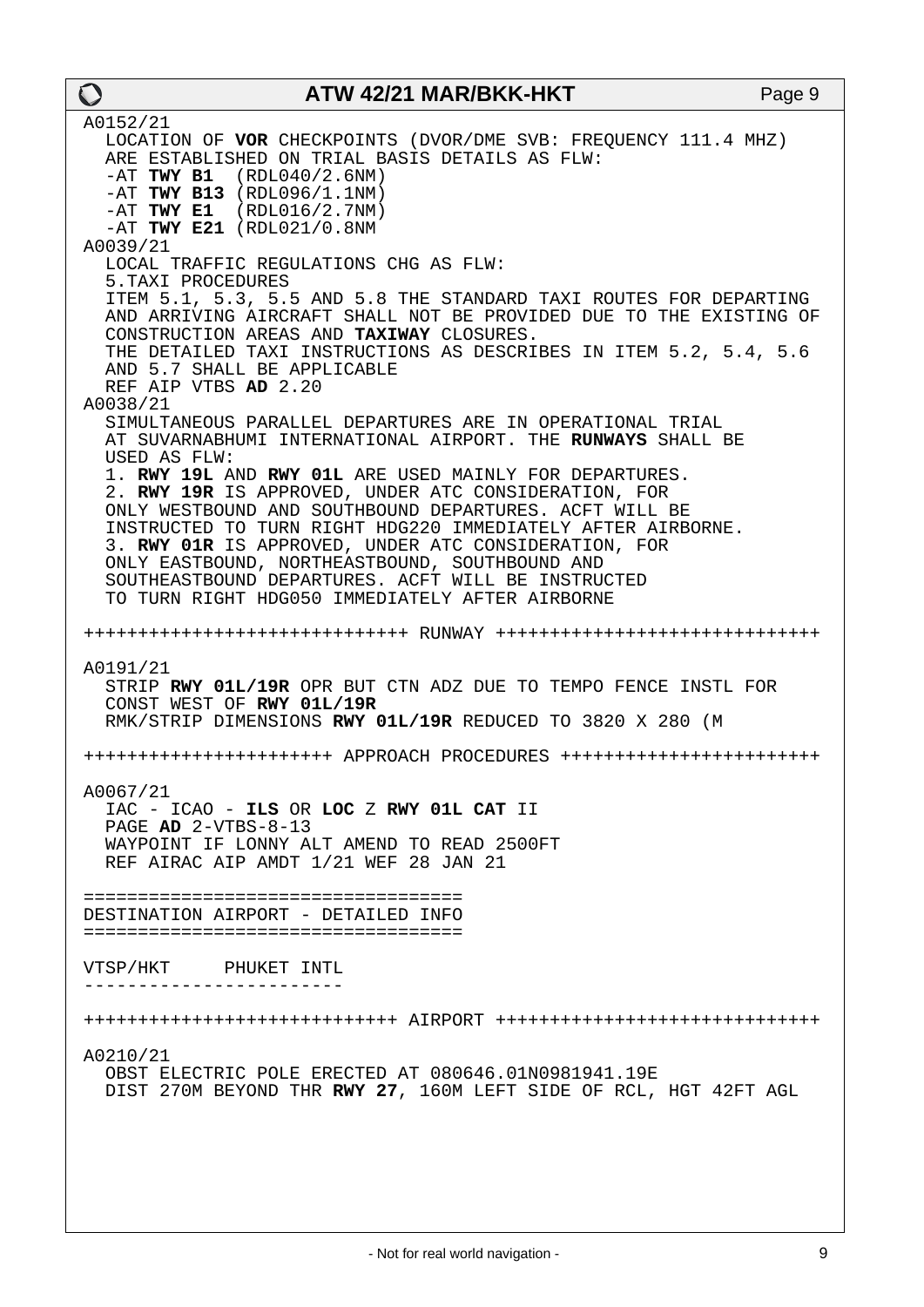| $\mathbf O$                                                                                                  | ATW 42/21 MAR/BKK-HKT                                                                                                                                                                                                                                                                                                                                                                                         | Page 10 |
|--------------------------------------------------------------------------------------------------------------|---------------------------------------------------------------------------------------------------------------------------------------------------------------------------------------------------------------------------------------------------------------------------------------------------------------------------------------------------------------------------------------------------------------|---------|
| A0144/21                                                                                                     | BIRD CONCENTRATION IN THE VICINITY OF AD<br>TYPE OF BIRDS : ASIAN OPENBILL, CRESTED SERPENT EAGLE BIRDS, CROW,<br>INTERMEDIATE EGRET, LITTLE EGRET, CATTLE EGRET, BARN OWL,<br>BLACK KITE, BRAHMINY KITE, CHINESE POND HERON BIRDS,<br>RED-WATTLED LAPWING, SPOTTED DOVE, COMMON MYNA,<br>ORIENTAL PRATIN COLE, KENTISH PLOVER, PACIFIC SWALLOW<br>BIRD WEIGHT : UP TO 2,000 GRAMS MAX FLOCK SIZE: 5-50 BIRDS |         |
|                                                                                                              | ++++++++++++++++++++++++ APPROACH PROCEDURES ++++++++++++++++++++++++++                                                                                                                                                                                                                                                                                                                                       |         |
| A0090/21<br>RIGHT OF LOC COURSE                                                                              | ILS GP FREQ 333.8MHZ RWY 27 UNUSABLE BEYOND 6 DEG                                                                                                                                                                                                                                                                                                                                                             |         |
| ==================================<br>DESTINATION ALTERNATE AIRPORT(S)<br>================================== |                                                                                                                                                                                                                                                                                                                                                                                                               |         |
| VTSG/KBV KRABI<br>-----------------                                                                          |                                                                                                                                                                                                                                                                                                                                                                                                               |         |
|                                                                                                              |                                                                                                                                                                                                                                                                                                                                                                                                               |         |
| A0393/21<br>A0266/21<br>110M ON LEFT SIDE OF RCL                                                             | AD OPR HR AND ATS AIS ARO HR OF AVBL TEMPO CHG TO 2300 - 1500<br>AFTER THIS PERIOD CONTACT AD OPERATOR FOR ARRANGEMENT<br>STRIP RWY OPR BUT CTN ADZ DUE TO WIP FM THR RWY 32 TO 2010M AND                                                                                                                                                                                                                     |         |
| A0197/21<br>A0034/21                                                                                         | LOW LEVEL WIND SHEAR ALERT SYSTEM (LLWAS) NOT AVBL                                                                                                                                                                                                                                                                                                                                                            |         |
| A0023/21                                                                                                     | TWY C OPR BUT CTN ADZ DUE TO WIP ON TWY SHOULDER                                                                                                                                                                                                                                                                                                                                                              |         |
| DOWNGRADED TO CAT 8<br>A0002/21                                                                              | AD CATEGORY FOR FIRE FIGHTING AND RESCUE SERVICES                                                                                                                                                                                                                                                                                                                                                             |         |
|                                                                                                              | VISUAL DOCKING GUIDANCE SYSTEM (VDGS) ACFT STAND NR 3 U/S                                                                                                                                                                                                                                                                                                                                                     |         |
|                                                                                                              | ++++++++++++++++++++++++ APPROACH PROCEDURES +++++++++++++++++++++++++++++++++++                                                                                                                                                                                                                                                                                                                              |         |
| A0137/21<br>OCA/H : STRAIGHT-IN APPROACH CAT I<br>AMEND TO READ 620FT<br>REF AIP VTSG AD 2.24                | IAC-ICAO-ILS RWY 32 PAGE AD 2-VTSG-8-5                                                                                                                                                                                                                                                                                                                                                                        |         |
| ================================<br>EXTENDED AREA AROUND DEPARTURE<br>================================       |                                                                                                                                                                                                                                                                                                                                                                                                               |         |
| VTBB BANGKOK FIR                                                                                             |                                                                                                                                                                                                                                                                                                                                                                                                               |         |
| RDL320 AT DIST 71NM FM KPS DVOR<br>F) 8000FT AMSL G) 9000FT AMSL                                             | AIRSPACE RESERVATION RAINMAKING WILL TAKE PLACE ON                                                                                                                                                                                                                                                                                                                                                            |         |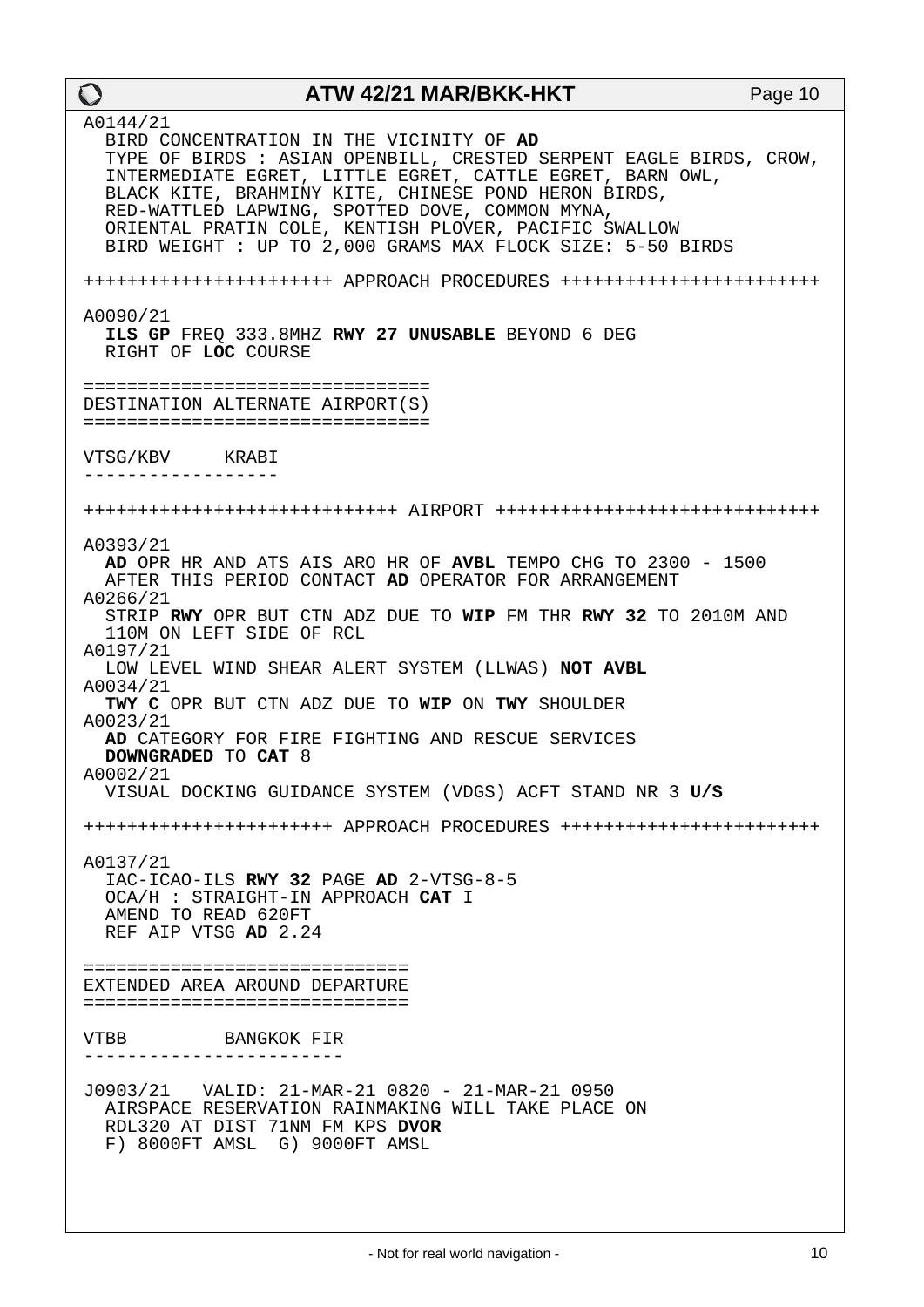| $\mathbf O$                                                           | ATW 42/21 MAR/BKK-HKT                                                                    | Page 11 |
|-----------------------------------------------------------------------|------------------------------------------------------------------------------------------|---------|
|                                                                       | J0904/21    VALID: 21-MAR-21    0815 - 21-MAR-21    1100                                 |         |
|                                                                       | AIRSPACE RESERVATION AERIAL FOREST FIRE SUPPRESSION                                      |         |
| WILL TAKE PLACE ON<br>-RDL330 AT DIST 25NM FM CMA DVOR                |                                                                                          |         |
| -RDL335 AT DIST 24NM FM CMA DVOR                                      |                                                                                          |         |
| F) 500FT AMSL G) 1500FT AMSL                                          |                                                                                          |         |
|                                                                       | J0901/21    VALID: 21-MAR-21    0805 - 21-MAR-21    0950                                 |         |
|                                                                       | AIRSPACE RESERVATION RAINMAKING WILL TAKE PLACE ON                                       |         |
| RDL080 AT DIST 35NM FM PSL DVOR<br>F) 8000FT AMSL G) 9000FT AMSL      |                                                                                          |         |
|                                                                       | J0902/21    VALID: 21-MAR-21    0745 - 21-MAR-21    0945                                 |         |
|                                                                       | AIRSPACE RESERVATION AERIAL FOREST FIRE SUPPRESSION                                      |         |
|                                                                       | WILL TAKE PLACE ON RDL020 AT DIST 25NM FM CMA DVOR                                       |         |
| F) GND G) 3500FT AMSL                                                 |                                                                                          |         |
|                                                                       | AIRSPACE RESERVATION RAINMAKING WILL TAKE PLACE ON                                       |         |
| RDL240 AT DIST 70NM FM BRM DVOR                                       |                                                                                          |         |
| F) 7500FT AMSL G) 8500FT AMSL                                         |                                                                                          |         |
|                                                                       |                                                                                          |         |
| RDL045 AT DIST 30NM FM PAE DVOR                                       | AIRSPACE RESERVATION RAINMAKING WILL TAKE PLACE ON                                       |         |
| F) 7500FT AMSL G) 8500FT AMSL                                         |                                                                                          |         |
|                                                                       | J0895/21    VALID: 21-MAR-21    0635 - 21-MAR-21    0940                                 |         |
|                                                                       | AIRSPACE RESERVATION RAINMAKING WILL TAKE PLACE ON                                       |         |
| -RDL030 AT DIST 70NM FM BUT DVOR                                      |                                                                                          |         |
| F) 6500FT AMSL G) 8500FT AMSL                                         | -RDL055 AT DIST 68NM FM BUT DVOR THEN HDG350/30NM                                        |         |
|                                                                       |                                                                                          |         |
|                                                                       | AIRSPACE RESERVATION RAINMAKING WILL TAKE PLACE ON                                       |         |
| -RDL090 AT DIST 220NM FM PSL DVOR                                     |                                                                                          |         |
| -RDL110 AT DIST 200NM FM PSL DVOR                                     |                                                                                          |         |
| -RDL140 AT DIST 150NM FM PSL DVOR<br>-RDL130 AT DIST 50NM FM PSL DVOR |                                                                                          |         |
| F) FL200 G) FL210                                                     |                                                                                          |         |
|                                                                       |                                                                                          |         |
|                                                                       | AERIAL PHOTO WILL TAKE PLACE WI AREA                                                     |         |
|                                                                       | 153000N1040000E-153000N1041500E-151500N1041500E-<br>151500N1040000E-153000N1040000E      |         |
|                                                                       | (H3 : SURIN, SISAKET, YASOTHON PROVINCE)                                                 |         |
| REF AIP SUP A3/21                                                     |                                                                                          |         |
| F) 500FT AMSL G) 2500FT AMSL                                          |                                                                                          |         |
|                                                                       | J0882/21    VALID: 21-MAR-21    0300 - 21-MAR-21    1100                                 |         |
|                                                                       | AERIAL PHOTO WILL TAKE PLACE WI AREA<br>151500N1040000E-151500N1041500E-150000N1041500E- |         |
| 150000N1040000E-151500N1040000E                                       |                                                                                          |         |
| (H6 : SISAKET PROVINCE)                                               |                                                                                          |         |
| REF AIP SUP A3/21                                                     |                                                                                          |         |
| F) 500FT AMSL G) 2500FT AMSL                                          |                                                                                          |         |
|                                                                       | DLY 0100-1100, PJE WILL TAKE PLACE RADIUS 3NM CENTRE                                     |         |
|                                                                       | 124028.20N1013250.30E, (KLAENG DISTRICT RAYONG PROVINC                                   |         |
|                                                                       | PJE WILL TAKE PLACE RADIUS 3NM CENTRE 124028.20N1013250.30E                              |         |
| (KLAENG DISTRICT RAYONG PROVINCE)                                     |                                                                                          |         |
| $F)$ GND G) $FL130$<br>J0731/21                                       |                                                                                          |         |
| 18 AND 23 0000-1100                                                   |                                                                                          |         |
| VT D22 ACT                                                            |                                                                                          |         |
| $F)$ GND G) $FL150$                                                   |                                                                                          |         |
|                                                                       |                                                                                          |         |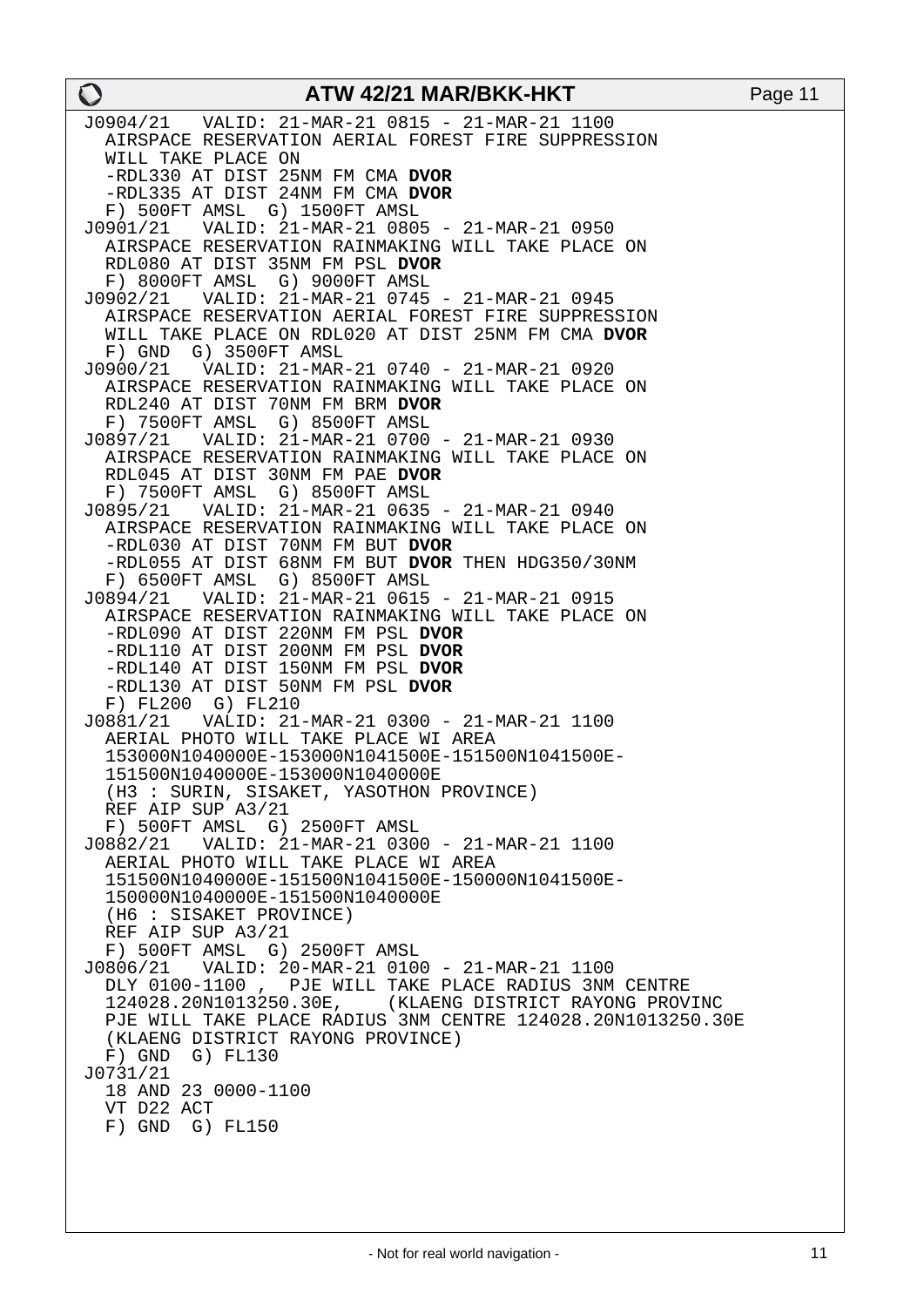| J0377/21                                                                              |
|---------------------------------------------------------------------------------------|
| DLY 0100-1300                                                                         |
| UNMANNED AIRCRAFT WILL TAKE PLACE WI AREA                                             |
| 092638N1004408E-085652N1014327E-082355N1004401E-092638N1004408E                       |
| (THE GULF OF THAILAND)                                                                |
| F) SFC G) 10000FT AMSL                                                                |
| A0401/21                                                                              |
| COVID-19:                                                                             |
| THE NOTIFICATION ON CONDITIONS FOR AIRCRAFT PERMISSION TO ENTER                       |
| THAILAND (NO.2) ISSUED ON 2 JULY B.E.2563 (2020),                                     |
| THE NOTIFICATION ON CONDITIONS FOR AIRCRAFT PERMISSION TO ENTER                       |
| THAILAND (NO.3) ISSUED ON 3 AUGUST B.E.2563 (2020),                                   |
| THE NOTIFICATION ON CONDITIONS FOR AIRCRAFT PERMISSION TO ENTER                       |
| THAILAND (NO.4) ISSUED ON 27 OCTOBER B.E.2563 (2020) AND                              |
| THE NOTIFICATION ON CONDITIONS FOR AIRCRAFT PERMISSION TO ENTER                       |
| THAILAND (NO.5) ISSUED ON 25 FEBRUARY B.E.2564 (2021) ARE IN                          |
| FORCE, DETAILED INFORMATION CAN BE FOUND AT WWW.CAAT.OR.TH                            |
| J0378/21                                                                              |
| VT R3 ACT                                                                             |
| F) GND G) 6000FT AMSL                                                                 |
| A0268/21                                                                              |
| TEMPORARY REPORTING POINT NAME POXUN (064718.45N1010852.51E)                          |
| WILL BE ESTABLISHED AT THE SAME COORDINATE OF PT NDB FOR                              |
|                                                                                       |
| ATS ROUTE W14 DUE TO PT NDB UNDER WITHDRAWAL<br>UNTIL PT NDB RESUMED NORMAL OPERATION |
|                                                                                       |
| A0130/21                                                                              |
| ESTABLISH NEW REPORTING POINT FOR HELICOPTER                                          |
| OPERATIONS IN BANGKOK CONTROL ZONE DETAILS AS FLW:                                    |
| 1. REPORTING POINT<br>$\mathbf{L}$<br><b>BUENGBA</b>                                  |
| 0.5NM TO THE WEST OF<br>LANDMARK<br>$\mathbf{L}$                                      |
| BUENBAPRAPASAWAT TEMPLE                                                               |
| RADIAL/DME FROM BKK VOR<br>: $RDL042/19.0DME$                                         |
| 140751N1004855E<br>LAT/LONG                                                           |
| 2. REPORTING POINT<br>SANABTUEB<br>$\mathbf{L} = \mathbf{L}$                          |
| LANDMARK<br>PETROLEUM AUTHORITY OF THAILAND                                           |
| (PTT) OFFICE AT SANABTUEB                                                             |
| RADIAL/DME FROM BKK VOR : RDL027/27.0DME                                              |
| LAT/LONG<br>141745N1004831E                                                           |
| 3. THE VFR ENTRY AND EXIT PROCEDURES                                                  |
| 3.1 ENTRY DEPARTURE AERODROME-SANABTUEB-BUENGBA-LUMLOOKKA                             |
| 3.2 EXIT LUMLOOKKA-BUENGBA-SANABTUEB-DESTINATION AERODROME                            |
| A0131/21                                                                              |
| ESTABLISH NEW REPORTING POINT FOR HELICOPTERS                                         |
| OPERATIONS IN BANGKOK CONTROL ZONE DETAILS AS FLW:                                    |
| 1. REPORTING POINT : RAMA 5 BRIDGE                                                    |
| RAMA 5 BRIDGE<br>LANDMARK                                                             |
| RADIAL/DME FROM BKK VOR : RDL239/6.9DME<br>LAT/LONG : 134958N1002943E                 |
|                                                                                       |
| 2. REPORTING POINT : MUEANG THONG THANI                                               |
| : IMPACT ARENA BUILDING<br>LANDMARK                                                   |
| RADIAL/DME FROM BKK VOR : RDL288/3.3DME                                               |
| : 135435N1003235E<br>LAT/LONG                                                         |
| 3. THE VFR ENTRY AND EXIT PROCEDURES FOR HELICOPTERS OPERATING                        |
| AT VTBD AS FLW:                                                                       |
| 3.1 DON MUEANG-SOUTHBOUND AND WESTBOUND                                               |
| MUEANG THONG THANI-RAMA 5 BRIDGE                                                      |
| 3.2 DON MUEANG-NORTHBOUND                                                             |
| MUEANG THONG THANI-PATUMTHANI                                                         |
| 3.3 DON MUEANG (RTAF) -BANGYAI OR TPAD-BANGYAI OR                                     |
| BANGKHEN-BANGYAI                                                                      |
| CRIMINAL COURT-RAMA 5 BRIDGE-BANGYAI                                                  |
|                                                                                       |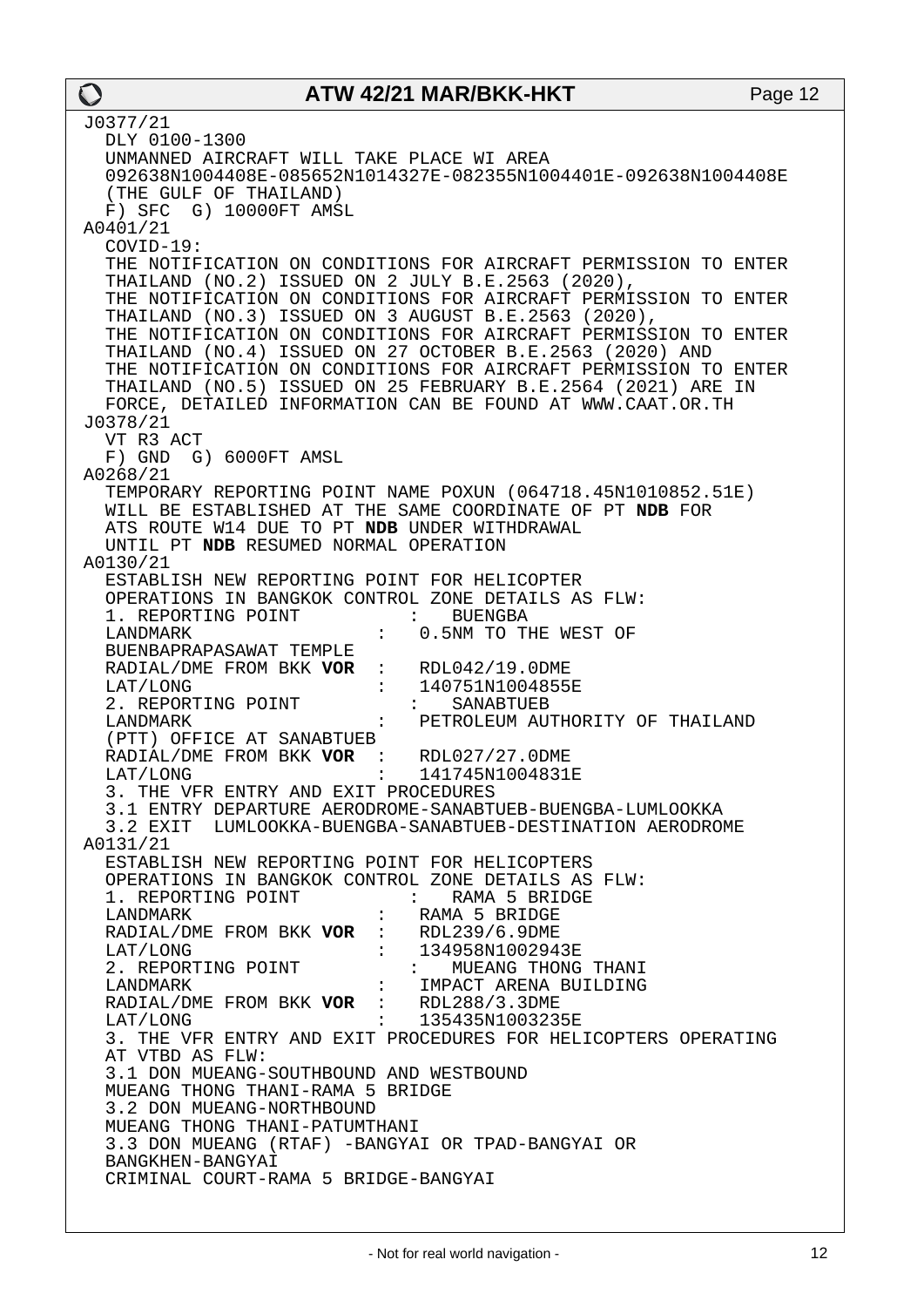J6045/20 DLY 0200-0300, 0400-0500, 0600-0700 AND 0800-0900 , PJE WILL TAKE PLACE RADIUS 3NM CENTRE 130825N1010248E, (SI RACHA DISTRICT CHON BURI PROVINC PJE WILL TAKE PLACE RADIUS 3NM CENTRE 130825N1010248E (SI RACHA DISTRICT CHON BURI PROVINCE) F) GND G) FL130 J6046/20 DLY 0100-1100 , PJE WILL TAKE PLACE RADIUS 3NM CENTRE 130825N1010248E, (SI RACHA DISTRICT CHON BURI PROVINC PJE WILL TAKE PLACE RADIUS 3NM CENTRE 130825N1010248E (SI RACHA DISTRICT CHON BURI PROVINCE) F) GND G) 9000FT AMSL J6067/20 DLY 0100-1100, PJE WILL TAKE PLACE RADIUS 3NM CENTRE<br>124238N1013740E, (KLAENG DISTRICT RAYONG PROVINC KLAENG DISTRICT RAYONG PROVINC PJE WILL TAKE PLACE RADIUS 3NM CENTRE 124238N1013740E (KLAENG DISTRICT RAYONG PROVINCE) F) GND G) FL130 J6066/20 TEMPO RESTRICTED AREA ACT RADIUS 1NM CENTRE 123823N1011931E (MUEANG DISTRICT RAYONG PROVINCE) F) GND G) 7000FT AGL G0913/20 GPS RAIM PREDICTION SERVICE WILL NOT BE **AVAILABLE** A2095/20 FLT DEP FM VTBD/VTBS VIA Y11 SHALL FILE THE FLW RTE: -KIGOB Y11 PASVA -KIGOB M904 PIDEL Y11 PASVA -RYN M644 TONIK DCT PASVA (IN CASE OF VT D71 ACT) REF AIP ENR 1.10 ITEM 4.2.2.1 A0049/20 ENR 2.2 OTHER REGULATED AIRSPACE AMD AS FLW: 1. VFR ENTRY AND EXIT PROCEDURES IN BANGKOK CONTROL ZONE 1.3 VFR ENTRY AND EXIT PROCEDURES FOR HELICOPTERS 1.3.4 TABLE OF VFR REPORTING POINTS FOR HELICOPTER WITHIN BANGKOK CONTROL ZONE<br>NO.3 REPORTING POINT NO.3 REPORTING POINT : BANGCARE RADIAL/DME FROM BKK **VOR** : R226/15.4D LAT/LONG : 134248N1002427E REF AIP ENR 2.2-11 A2266/16 VFR REPORTING POINT FOR HELICOPTERS RAMA 7 BRIDGE **WITHDRAWN** REF AIP ENR 2.2-8, ENR 2.2-9, ENR 2.2-10, ENR 2.2-11 AND ENR 2.2-13 ================================ EXTENDED AREA AROUND DESTINATION ================================ VTBB BANGKOK FIR ------------------------ Please see section EXTENDED AREA AROUND DEPARTURE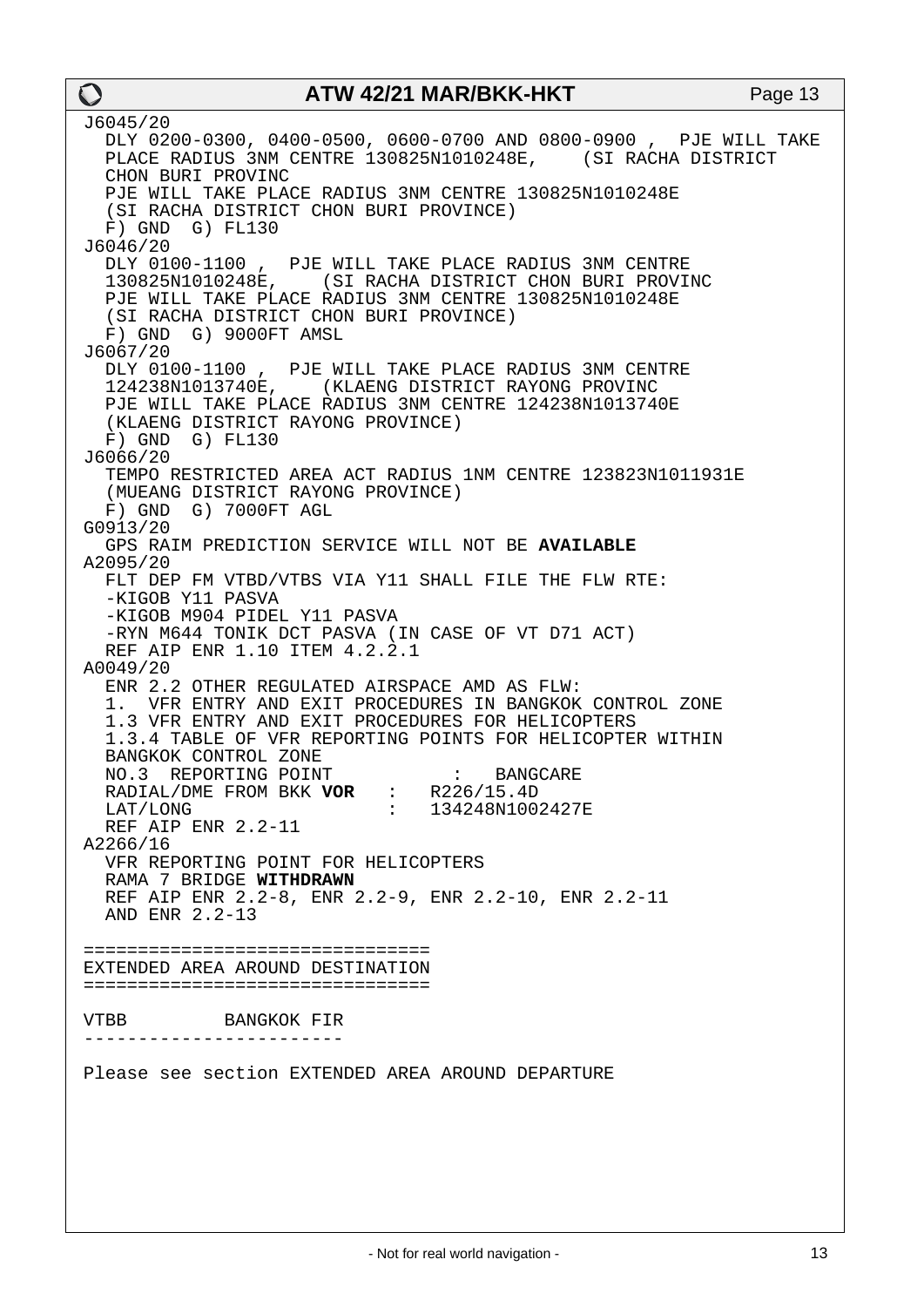===================================================== EXTENDED AREA AROUND DESTINATION ALTERNATE AIRPORT(S) =====================================================

VTBB BANGKOK FIR

------------------------

Please see section EXTENDED AREA AROUND DEPARTURE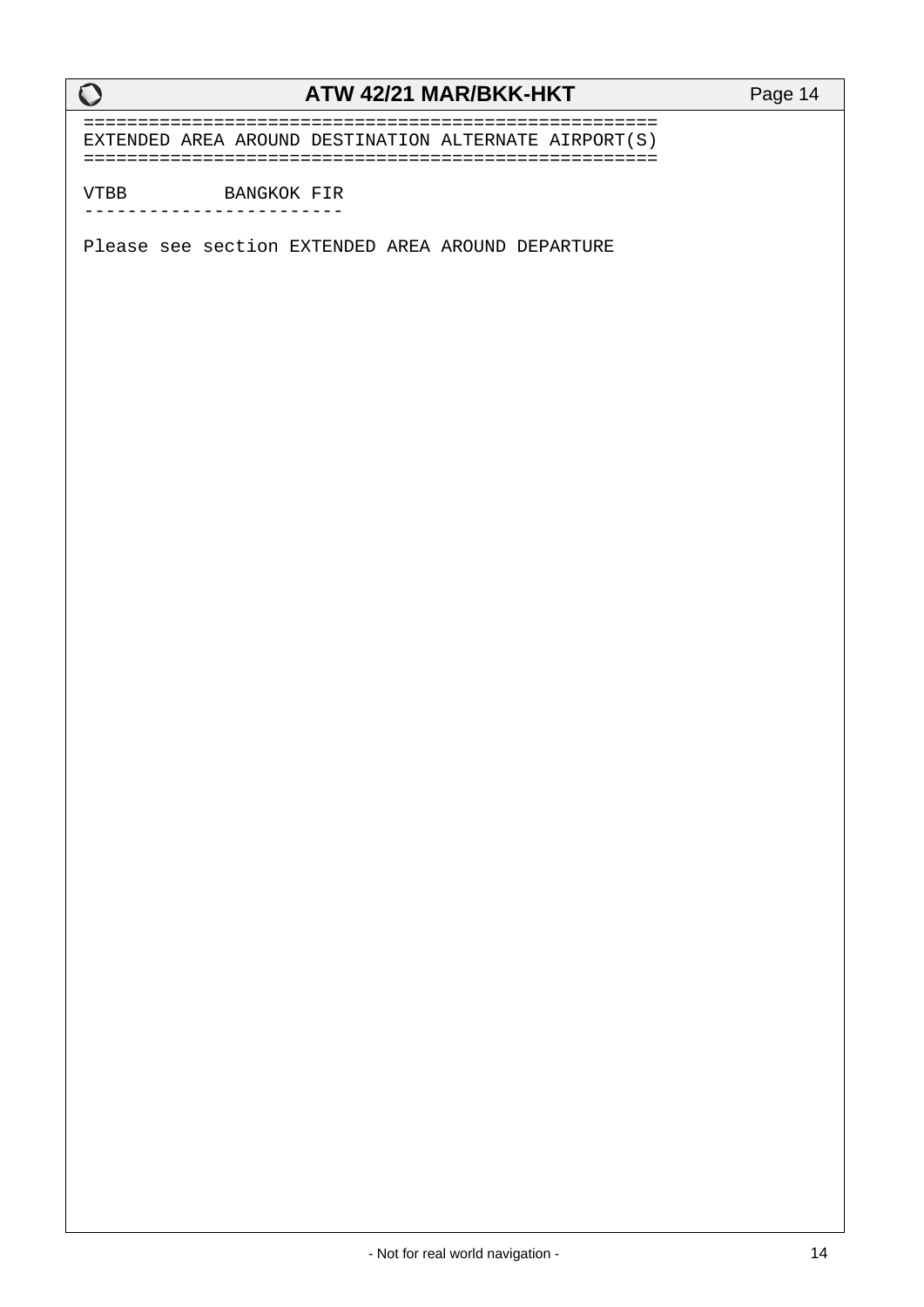**--------------------------------------------------------------------**

========== CREW ALERT ==========

SB007/14

SUBJECT: AUTO COST INDEXES

 WHEN PLANNING A COST INDEX, 2 OPTIONS ARE AVAILABLE. PILOTS MAY EITHER SELECT A SPECIFIC COST INDEX NUMBER FROM THE LIST, OR THEY MAY SELECT "AUTO". WHEN PLANNING AN "AUTO" COST INDEX, THE SYSTEM WILL REFERENCE THE SCHEDULED "TIME ENROUTE" OPTION AND ATTEMPT TO CHOOSE A COST INDEX WHICH CLOSELY MATCHES THIS VALUE. NOTE THAT THE "TIME ENROUTE" OPTION IS MEANT AS A GATE TO GATE TIME (AS INDICATED ON AN AIRLINE'S FLIGHT SCHEDULE, FOR EXAMPLE). IF A "TIME ENROUTE" OF 2:30 IS SELECTED, THE SYSTEM WILL SUBTRACT THE TAXI TIMES FROM THIS VALUE TO DETERMINE THE SCHEDULED AIR TIME. IT WILL THEN DETERMINE AND USE THE COST INDEX WHICH MATCHES THIS AIR TIME.

SB003/13

 SUBJECT: FLIGHT RELEASE UNITS ALL FLIGHT CREW: PLEASE PAY SPECIAL ATTENTION TO THE UNITS SELECTION WHEN GENERATING A FLIGHT PLAN. FAILURE TO IDENTIFY THE CORRECT UNITS WHEN REFUELING PRIOR TO FLIGHT CAN RESULT IN DEPARTING WITH INSUFFICIENT FUEL AND/OR AN ERRONEOUS PAYLOAD.

============= CREW BULLETIN =============

NIL

==================== END OF LIDO-NOTAM-BULLETIN ====================